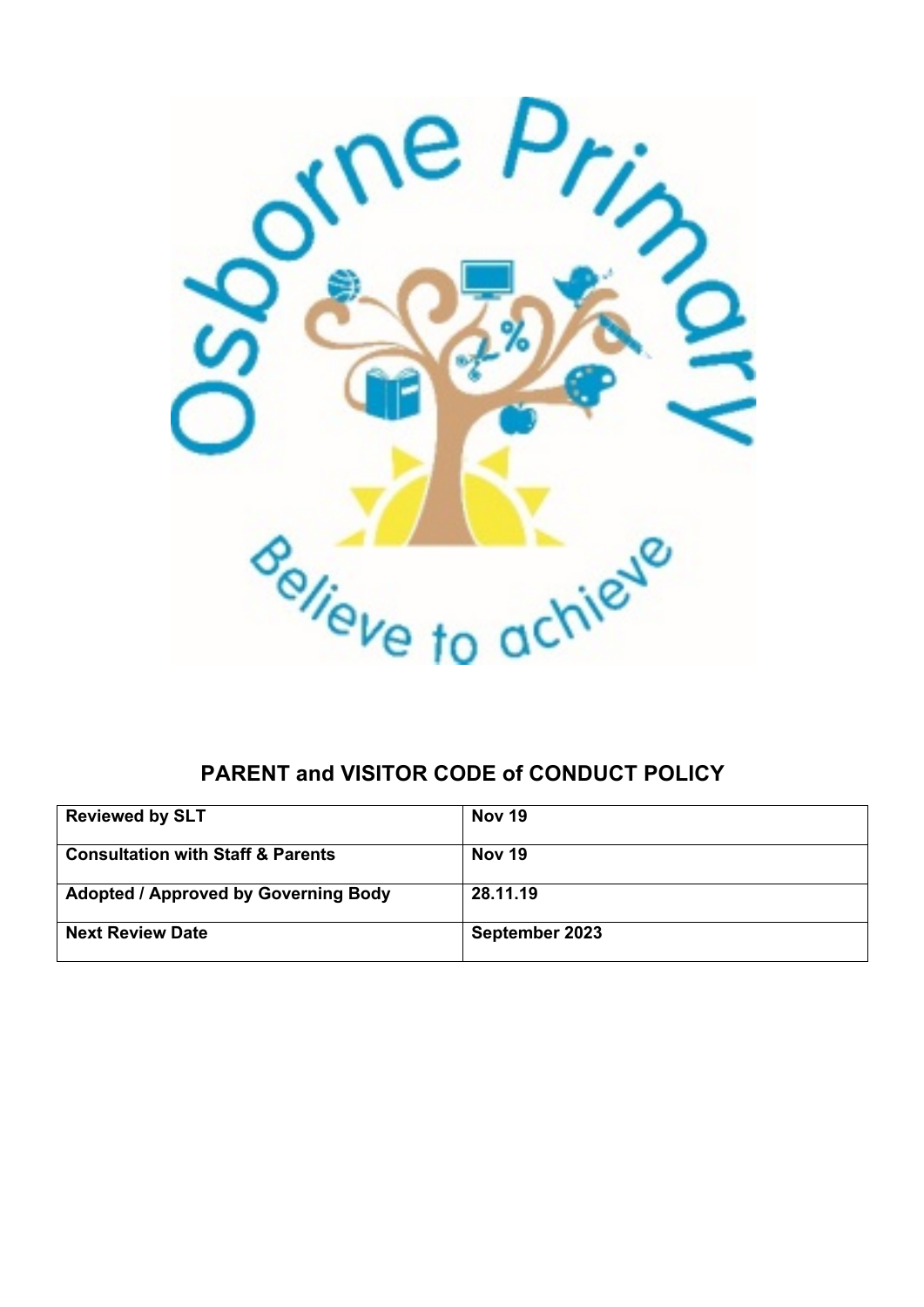## **1. Introduction**

Osborne is a school that has been building up an impressive culture of respect and positive values over many years. We have decided to adopt this Code of Conduct for Parents and Visitors following consultation with parents, staff and pupils in order to help us further our aim to provide an exemplary education and learning environment for each pupil, based on their needs, in which everyone aims to treat each other with kindness and courtesy.

## **2. Purpose**

This document provides an explanation of the acceptable standard of behaviour expected from visitors to the school premises and those interacting with its pupils and staff in order make this school a safe place to learn, work and visit.

## **3. Our ethos and values**

**Everyone** within or visiting our community is expected to contribute to maintain Osborne Primary School as a caring, friendly environment where everyone should feel comfortable, safe and welcome.

**Everyone** is treated equally and fairly regardless of gender, trans, race, ethnicity, culture, religion, sexual orientation, appearance, physical or mental disability.

**Everyone** is expected to uphold our values of:

Respect, Self-Control, Courage, Fairness, Persistence and Forgiveness

"Everyone is an insider, there are no outsiders, whatever their beliefs, whatever their colour, gender or sexuality." Desmond Tutu – 2014

## **4. What you can expect of us, and what we expect of you**

The School and its staff will:

- Treat visitors to our school site with the respect to which they are entitled;
- Ensure that visitors to our school site are supervised, where necessary;
- Check the identity of contractors, workers and other visitors to our school site, as necessary;
- Act in accordance with our safeguarding policy (see the school's website); and
- Do all that they reasonably can to ensure that our school site is a safe and welcoming learning and working environment.

All visitors to our school, and interacting with our pupils and staff, are expected to behave calmly, politely and respectfully. This means that visitors must:

- treat all members of our school community, the environment and school property with respect;
- follow our school rules, protocols and any instructions given by school staff;
- report anything that puts anyone on our site at risk to a member of our staff;
- accept that they are responsible for their own child's behaviour and safety, whilst their child is in their care, even when they are on our school premises.

## **5. The type of behaviour that the School considers unacceptable**

Our School will decide on a case by case basis whether a visitor's (parent's) behaviour is unacceptable, but any behaviour that we believe adversely affects our safe and caring learning environment and/or puts the physical or emotional wellbeing of a pupil, member of staff, parent or other visitor at risk, is not acceptable behaviour on our school site.

This may include, but is not limited to:

- disruptive behaviour;
- unwilling to listen, without interruption, to differing views by a member of staff, parent, child or visitor;